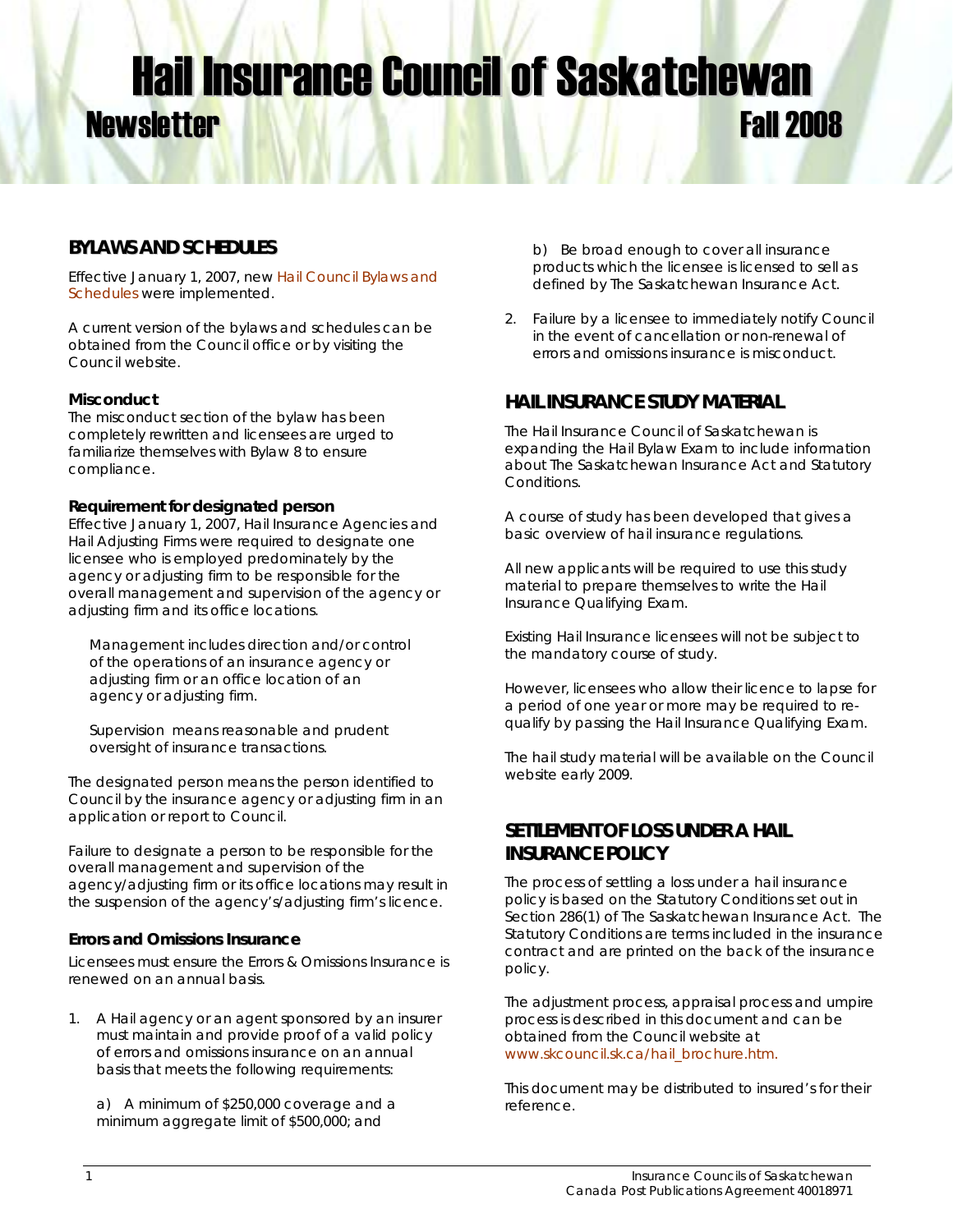# **LICENCE FEE INCREASE**

**Salesperson** 

As a result of increased operating costs including a major redevelopment of our licensing system, Council will increase all licence fees in 2009 and 2010.

The following licence fee increase is scheduled for implementation effective January 1, 2009.

| Hail Adjusting Firm and | \$10 increase in 2009; and a   |
|-------------------------|--------------------------------|
| <b>Hail Agency</b>      | further \$10 increase in 2010  |
| Hail Adjuster Rep, Hail | \$5 increase in year 2009; and |
| Adjuster, Hail Agent/   | a further \$5 increase in 2010 |

The Hail Insurance Council of Saskatchewan has maintained the same licence fees for the past thirteen years.

## **CROP HAIL ADJUSTER MANUAL**

Hail Adjuster's and Hail Adjuster Representatives must adjust crop hail insurance claims using established crop adjusting procedures. Adjuster must use the current version of the crop hail adjuster manual as approved by Council.

Please contact a hail insurer or hail managing general agent to obtain the current version of the manual for 2009.

## **COMMUNICATION BY EMAIL**

The Hail Insurance Council of Saskatchewan will begin sending newsletters and other licence notices by email rather than Canada Post. Licensees will be provided notice and directed to a link on the Council website. Those licensees who do not have email addresses will continue to receive service by mail or fax.

If you have not identified an email address or not provided Council with your current email address, please do so by emailing your updated email address to info@skcouncil.sk.ca.

## **COUNCIL WEBSITE**

The Council website provides a licensee search function available to the industry and the public.

A licensee can confirm their licence status or determine if their licence has been renewed.

The bylaws, schedules, licence forms and other information are also available.

[Visit www.skcouncil.sk.ca.](http://www.skcouncil.sk.ca/) 

## **OTHER BULLETINS**

Licensees may access the Life, Adjuster, Travel and All Classes Bulletins from the main page of the Council website.

Past bulletins may also be obtained from the website.

## **AUDITED FINANCIAL STATEMENT**

The December 31, 2007 Audited Financial Statement is available on the Council web site.

## **DISCIPLINARY SECTION - ALL LICENCE CLASSES**

#### **June 1, 2006 – August 1, 2008**

A licensee who uses information in this bulletin to discredit another licensee or any other person will be guilty of misconduct.

**Gerhard Bosman** representing The Canada Life Insurance Company on August 13, 2007 entered into a consensual agreement in which he agreed to the cancellation of his Life and Accident & Sickness Licence.

In the consensual agreement he acknowledged that he had accepted a premium payment in the amount of \$7,000 from a client which he did not give to the insurance company. He used it for his own expenses. He then misled the client about the investment the client believed they had by providing false investment updates.

Mr. Bosman was as well charged with theft as result of Canada Life's investigation and on April 9, 2008 was convicted under Sections 332 (1) and 334 (a) of the criminal code. He was sentenced to 9 months imprisonment in the community.

#### **Darwin Alexander Brown and Heartland Agencies Ltd.**

of Yorkton SK representing the Co-operators General Insurance Company, pleaded guilty to failing to act with integrity in their dealings with two clients when they accepted premium payments in the amount of \$14,645 from the clients over a two year period. The insurance for which the premiums were paid was never placed with an insurance company. The All Classes insurance licenses of Darwin Alexander Brown and Heartland Agencies Ltd. that were suspended at the time of the guilty plea, were cancelled for a minimum period of ten years.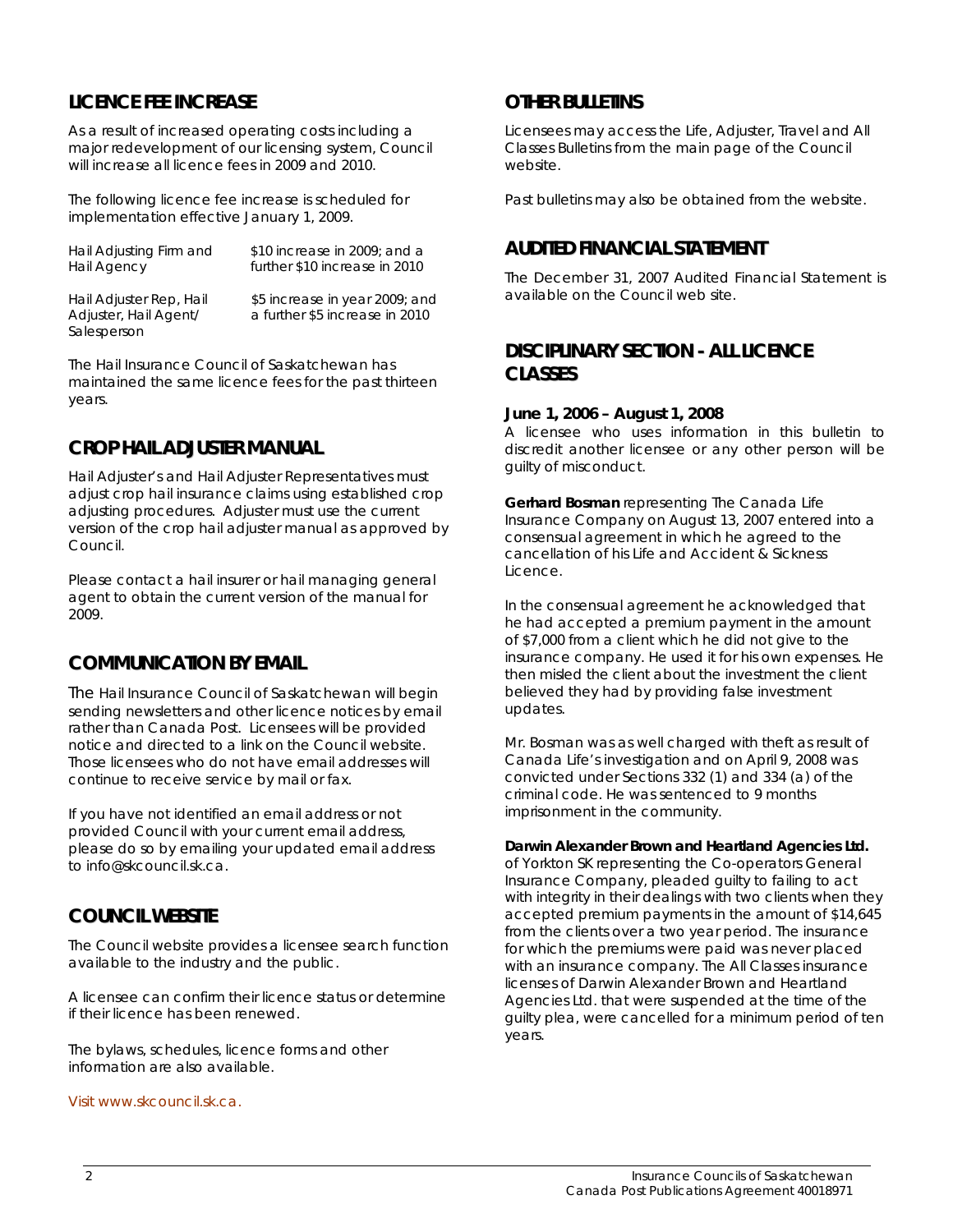**Darwin Alexander Brown** of Yorkton SK representing the Co-operators Life Insurance Company, was refused an application for a Life and Accident & Sickness licence. The refusal of licence by the Licensing Committee of the Life Insurance Council of Saskatchewan was a result of his demonstrated unsuitability to hold a licence as evidenced by his guilty plea before the General Insurance Council of Saskatchewan.

**Donald Benjamin Beveridge, Carolyn Ann Beveridge and Ascent Financial Services Ltd.** representing The Equitable Life Insurance Company of Canada were on September 13, 2007 found to have offered inducements to a client that caused a client to make decisions that were not in the client's best interests. They were as well found to have placed their interests before that of the client and in doing so potentially harmed the standing of licensees. The conduct involved one client who invested in a business owned by the licensees. A joint recommendation on penalty made by the Complaints and Investigation Committee, the client and the licensees was accepted by the Discipline Committee and was made an order of The Discipline Committee and the following conditions were applied to:

"The licence of Donald Beveridge is hereby subject to conditions imposed by the Discipline Committee of the Life Insurance Council pursuant to a penalty order dated October 22, 2007. In the event the licensee breaches a condition imposed by the penalty order, this licence will be immediately suspended and remain suspended until all conditions are met.

The licence of Carolyn Beveridge is hereby subject to conditions imposed by the Discipline Committee of the Life Insurance Council pursuant to a penalty order dated October 22, 2007. In the event the licensee breaches a condition imposed by the penalty order, this licence will be immediately suspended and remain suspended until all conditions are met.

The licence of Ascent Financial Services Ltd. is hereby subject to conditions imposed by the Discipline Committee of the Life Insurance Council pursuant to a penalty order dated October 22, 2007. In the event the licensee breaches a condition imposed by the penalty order, this licence will be immediately suspended and remain suspended until all conditions are met.

In making the order the committee wants to make it clear to all licensees that borrowing money from a client is never an acceptable practice. Further, it should never be assumed that the repaying of the monies, once discovered, will resolve the matter for the licensee.

In the matter before the committee there were exceptional circumstances that caused the committee to accept the penalty agreement that did not carry a suspension or cancellation of licence for the licensees involved. The main factor the committee carefully considered in arriving at its decision was the irreparable damage to the consumer from non reimbursement that would ensue if the agreement was rejected in favour of a licence suspension or licence cancellation."

**Ted Dolinski** of Regina SK representing Knight-Archer Insurance Ltd., entered into a Consensual Agreement and Undertaking with the General Insurance Council, whereby he accepted a letter of warning for his failure to report within thirty days the commencement of a civil action against him. The nature of the allegations set out in the civil law suit were such that he was obligated to notify Council of the commencement of the civil action.

**Douglas K. Clarke Insurance Broker Limited** of Markham ON representing Aviva Insurance Company of Canada and **Douglas Damon Clarke** received a letter of warning for their failure to notify Council within thirty days of the commencement of the Registered Insurance Brokers of Ontario proceedings against them.

**Special Risk Insurance Brokers Ltd.** of White Rock, BC representing Lloyds Underwriters, entered into a Consensual Agreement and Undertaking with the General Insurance Council, whereby the following conditions were placed on their licence:

- 1. For a minimum period of five years from June 24, 2006, they must appoint an arm's length designated licensee approved by the General Insurance Council.
- 2. For a minimum period of five years from June 24, 2006, neither Special Risk Insurance Brokers Ltd. nor any of its employees may take an application for or place any insurance with an insurer that is not authorized to engage in the insurance business in Canada.
- 3. They must notify Council immediately if the approved designate Level 3 licensee ceases to represent them and they must immediately submit for Council's approval an acceptable arm's length replacement designate licensee.